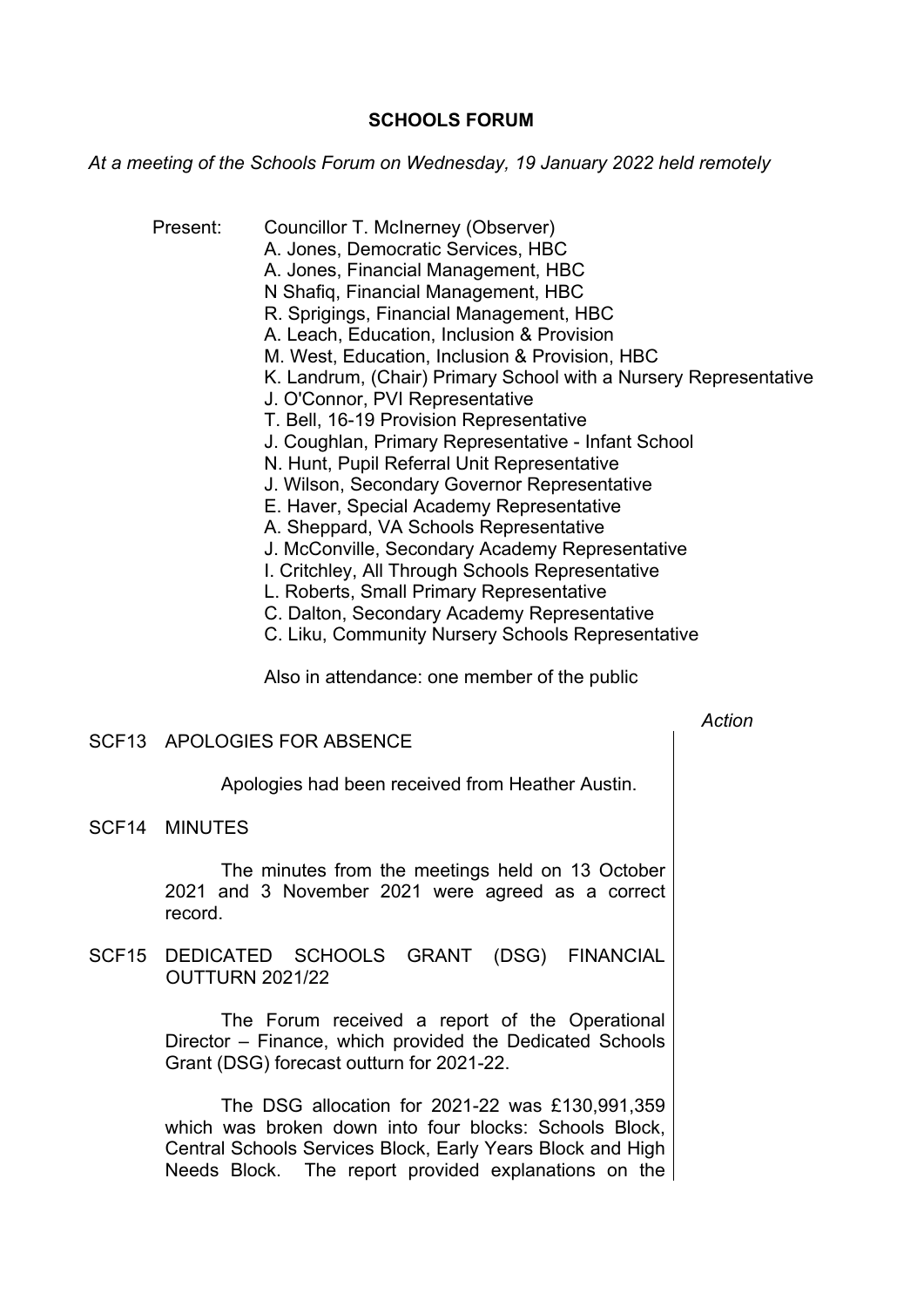forecasts within each block and Appendix A presented the individual budget lines for each block.

The in year position was a deficit of £1,525,151 plus the deficit balance from 2020-21 of £995,742, which gave a cumulative deficit of £2,520,893.

Representatives discussed the following, resulting from the information contained in the report:

- The predicted underspend in Early Years (EY) of £580k due to reducing numbers of children accessing the provision and the recovery of this amount by the DfE;
- The difficulties with the allocation of funding in EY due to the budgets not being confirmed by the Department for Education (DfE) until July 2022;
- $\bullet$  The plans for addressing the £2.5m deficit the root cause of overspend around high needs was the reliance on specialist provision and a lower than average number of SEND pupils accessing mainstream provision;
- the Special School application; Invest to Save; and increasing specialist provision were being put in place;
- The delay with the construction of the new Special SEMH School and the repercussions of this on the High Needs budgets;
- Discussions with DfE on the impacts of the delay with the Special School and the possibility of working with the Yes Trust;
- Potential savings and impacts that the new Special SEMH School would make on provision in the Borough; bearing in mind it would be operated jointly with St Helens Borough Council; and
- The work of the Behaviour Support Team.

It was noted that for the last two years no requests were made to transfer funds from the Schools Block to the High Needs Block. However, it was discussed previously that if costs within High Needs Block continued to rise, a further request for transfer of funds would be made for 2022- 23. A disapplication request for a 1% transfer from the Schools Block to the High Needs Block was submitted to the DfE in November. This equated to an amount of £1,013,903 and in accordance with the consultation, the plan was to use £250,000 to fund three *Invest to Save* proposals and the balance used to reduce the deficit.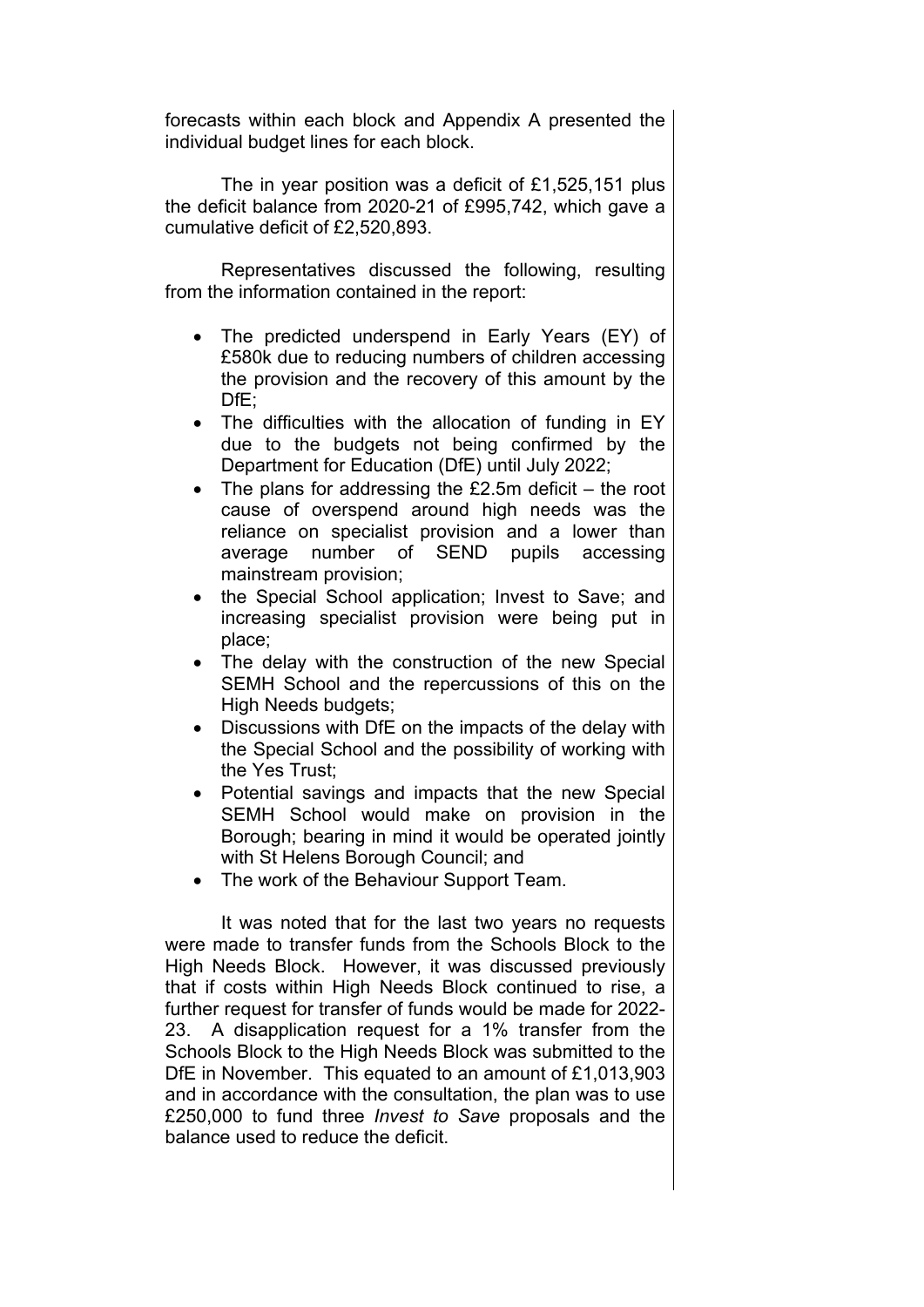Further to the discussions on the Behaviour Support Operational Team, the Chair requested a report on this for the next meeting.

RESOLVED: That the report be noted.

## SCF16 SCHOOLS FUNDING 2022/23

The Forum considered a report of the Operational Director – Finance, which presented the Dedicated Schools Grant (DSG) for 2022-23.

Representatives were advised that the DSG allocation for 2022-23 was announced on 20 December 2021 at £135,294,589. This was broken down into: Schools Block, Central Schools Services Block; Early Years Block; and the High Needs Block; allocations for each were presented in the report.

An overall budget increase of £4,303,230 was noted however, a reduction of £788,035 would be made by the DfE to the Schools Block and an estimated £3,158,000 would be recouped by the DfE from the High Needs Block – this would leave allocations of £101,390,390 and £19,874,222 respectively. Officers advised that supplementary DSG funding for 2022-23 had been announced by the DfE, but allocations would not be confirmed until the Spring Term.

Officers outlined the change in the way business rates costs will be handled, affecting maintained schools and academies. The allocations for these were included in the figures and more information on how the system would work in practice would be provided once known.

It was announced that the disapplication request for the 1% transfer to High Needs had been approved; so the individual budgets presented had taken this into account. Officers also described the options available for setting the Minimum Funding Guarantee (MFG) to be applied to the Schools Block Funding Formula for 2022-23 – the recommendation for this was 1.75%, which required agreement today.

Maintained school representatives were also asked to decide which budgets from the Central Schools Services Block (CSSB) they wished to fund. The proposed budgets for de-delegation were sent to Representatives via email yesterday for discussion at the meeting.

Director Education, Inclusion and Provision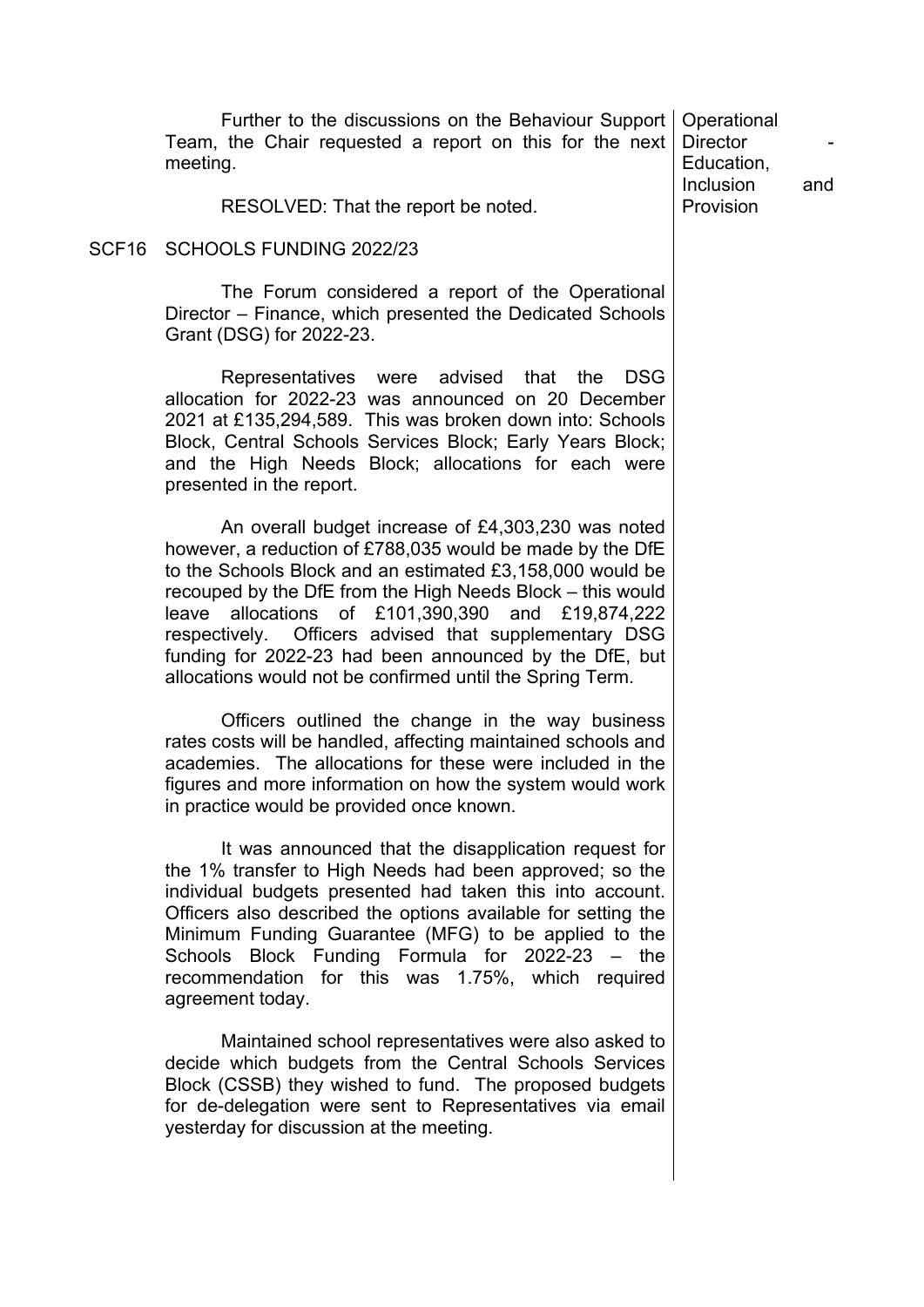RESOLVED: That Schools Forum

**Operational** Director - Finance

- 1) note the report;
- 2) agree that the level of Minimum Funding Guarantee (MFG) to be applied to the Schools Block funding formula for 2022-23 is 1.75%; and
- 3) maintained schools' representatives agree to fund the following de-delegated budgets for 2022-23: School contingency, Staff Responsibility, FSM Eligibility, Financial Management, Capital Works, Health and Safety, and Dismissals.
- SCF17 BRIDGE SCHOOL OUTREACH AND REINTEGRATION **SERVICE**

The Forum received a report from Nigel Hunt, Headteacher from the Pupil Referral Unit (PRU), which presented the outcomes to the Service Level Agreement (SLA) for The Bridge School Outreach and Reintegration Service.

Schools Forum agreed to release £100k in February 2020 to support the start-up of The Bridge School Outreach Service (now *SEMH Outreach and Reintegration Service*) and the employment of three staff, to cover roles within this service. This amount was increased in June 2021 following agreement at Schools Forum to £125k, to cover staffing and overhead costs.

The report outlined the purpose of the Service and presented its KPI's and outcomes so far, as well as survey feedback from students, parents/carers and schools.

The Bridge School requested an additional two years extension to the current SLA at a cost of £131,200 for each year (1 April 2022 to 31 March 2024). An explanation of costs being incurred was provided to the Forum.

Representatives discussed the performance indicators for the service and the evaluations made by Mr Hunt, the Lead Teacher for the Outreach Service and the Divisional Managers for Placements and 0-25 Inclusions – their report was attached as an appendix – *a Reintegration Service Update* – and gave the service impact for the first 14 months.

It was accepted that although outcomes for the Service were improving, not all performance indicators could